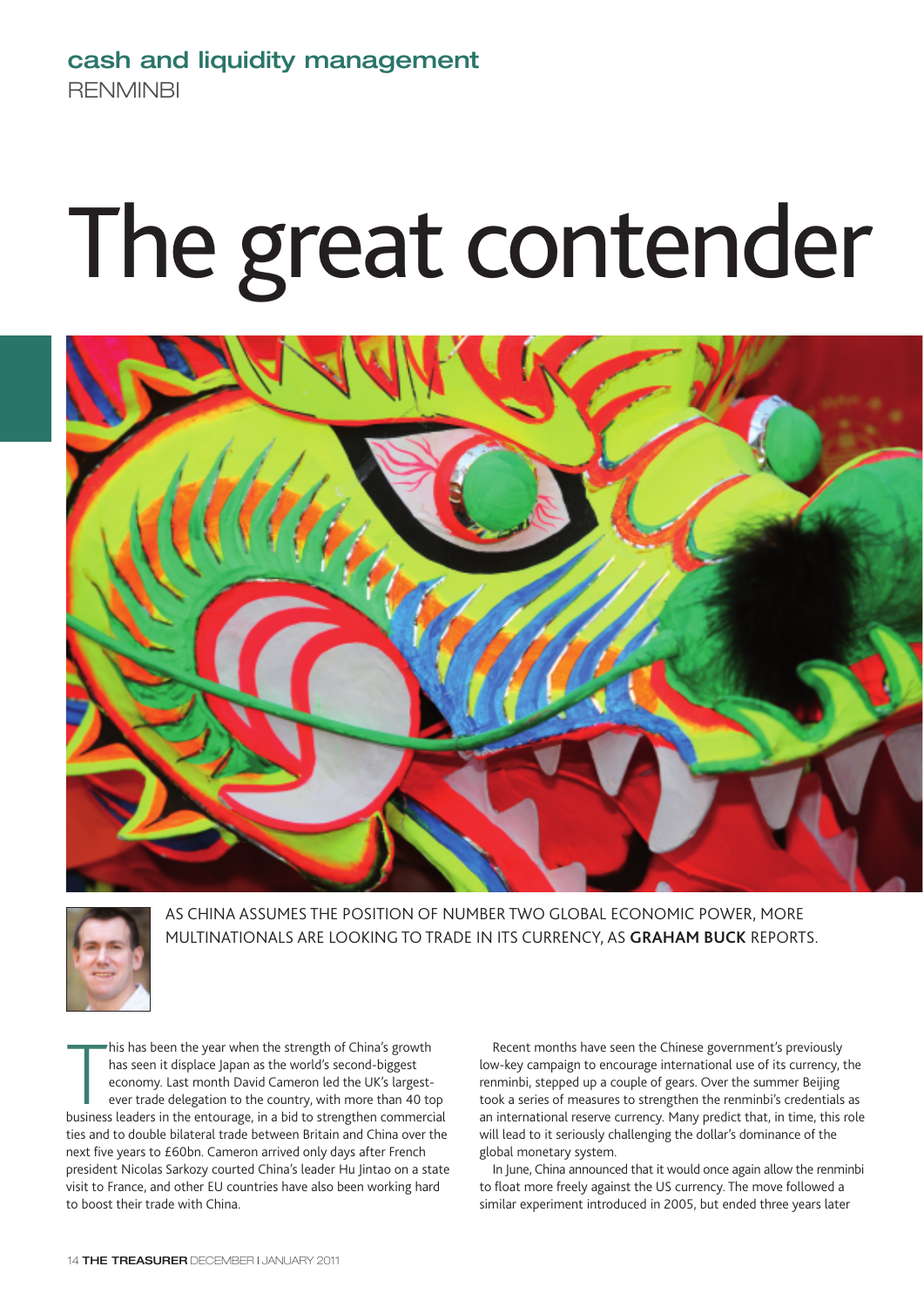when a peg between the two currencies was reimposed in mid-2008 as the international financial crisis deepened. Resumption of the float was accompanied by an extension of the programme that permits Chinese companies to use the renminbi in settling cross-border trades.

These move were followed in July by Chinese regulators lifting a series of restrictions that had blocked the free flow of the Chinese currency in Hong Kong. The former British crown colony appears set to become a leading offshore centre for trading in the renminbi. Any company may now open a renminbi bank account in Hong Kong. It was a development that local banks took advantage of by promptly launching a range of renminbi-denominated products. In addition, limitations were abolished on the types of company able to access renminbi loans. Foreign companies now have new ways in which to hold and invest renminbi received through their trading with China.

Further liberalisation followed in August. The country's central bank, the People's Bank of China (PBOC), announced that a pilot project would be launched to permit foreign central banks and lenders from overseas to step up their investment in China's domestic interbank bond market. The project would "encourage cross-border renminbi trade settlement" and "broaden investment channels for renminbi to flow back [to China]".

Beijing has steadily relaxed its control of the renminbi in Hong Kong, but it has not relinquished it entirely. For the growth in the market to really accelerate, the remaining controls on cross-border renminbi flows need to be lifted, which could take several more years. In the meantime, major banks such as HSBC and Standard Chartered are strengthening their presence in the offshore renminbi market in anticipation of further growth, and are actively encouraging corporate customers to use the currency instead of the dollar for trade deals with China. Incentives such as reduced transaction fees are being offered to attract business.

"The Chinese government, through the PBOC, has planned a gradual process, as the system couldn't cope with too sudden a change," says Chris Lewis, HSBC's head of trade and supply chain for Greater China (in this case, mainland China, Hong Kong, Macau and Taiwan). "It will be a while longer before the renminbi becomes fully convertible. Although some forecasters see it happening as early as 2012, others suggest it could take until the end of the decade. The first stage in the process is to promote cross-border trade in renminbi."

What is the background to these recent changes? Global trade over the past century has been transformed by ever more efficient technology, communications and transportation, together with unprecedented manufacturing and consumer demand, according to Neil Daswani, regional head of transaction banking for north-east Asia at Standard Chartered Bank. The rise of the US was a major factor in this process, as was the creation of post-war agencies such as the World Trade Organization, whose predecessor the General Agreement on Tariffs and Trade (GATT) resulted from the Bretton Woods Conference of 1944.

The Second World War ended with European economies in tatters, and the US dollar replaced the gold standard as the international reserve currency and became the trusted currency for international trade. Despite the collapse of the Bretton Woods system in the late 1960s, the dollar remained the established international trading currency in the absence of realistic alternatives. Even today, although the euro and sterling are commonly used for international trade, the dollar remains the trading currency of choice in much of the world,

including trade with and amongst Asian countries.

For China, as the world's second largest exporter and third largest importer, creating the optimum conditions for exporters and importers has become a major priority, says Daswani. However, the need to trade in dollars poses a major hindrance for both Chinese companies and their international trading partners, not least due to restrictions on the convertibility of the renminbi.

At the same time the Chinese government and central bank are keen to avoid deregulating the market to the extent that the currency becomes vulnerable to speculation. In 2008, aiming to balance these competing requirements, premier Wen Jiabao announced a pilot scheme to enable cross-border renminbi trade settlement to take place with approved entities in Hong Kong and Macau able to demonstrate genuine trade transactions with eligible enterprises. Five cities (Shanghai, Guangzhou, Shenzhen, Dongguan and Zhuhai) qualified for the scheme, known as Mainland Designated Enterprises (MDEs).

The scheme developed over the first half of 2009, with the initial guidelines and rules published in early July. Both HSBC and Standard Chartered competed to be the first international bank to conduct end-to-end two-way cross-border renminbi trade settlement transactions, within days of the PBOC Shanghai's publication of its initial draft of the operational guidelines for cross-border trade. HSBC claims victory, with its first transaction completed on 6 July 2009.

Both banks quickly followed this by completing cross-border renminbi trade settlement deals, acting as both a settlement bank and agent bank. Pilot schemes have since been expanded to include the Association of Southeast Asian Nations (ASEAN) countries of Brunei Darussalam, Cambodia, Indonesia, Laos, Malaysia, Myanmar, Philippines, Singapore, Thailand and Vietnam. Renminbi trade can be two-way, conducted on open account or using documentary credits.

## THE NEED TO TRADE IN DOLLARS POSES A MAJOR HINDRANCE FOR BOTH CHINESE COMPANIES AND THEIR INTERNATIONAL TRADING PARTNERS.

To open an account, companies must prove they have genuine trade transactions with MDEs, although the authorities have since broadened the scheme's scope, allowing exports to be paid in renminbi from non-MDEs.

Further initiatives can be expected to attract more companies to renminbi trading in the months ahead. At the end of September 2010, inter-dealer broker Icap launched renminbi trading against the dollar on its

electronic foreign exchange platform EBS. All renminbi trades will settle in Hong Kong, and banks wishing to trade in the currency pair must have a clearing and settlement arrangement with a Hong Kong authorised institution. Icap has said that it plans to expand the facility to enable investors also to trade Hong Kong-settled renminbi against the euro, yen and the HK dollar.

What are the benefits of renminbi trade settlements? For corporates in China, they include eliminating FX risk, reduced transaction costs, receiving and providing transparent pricing, and